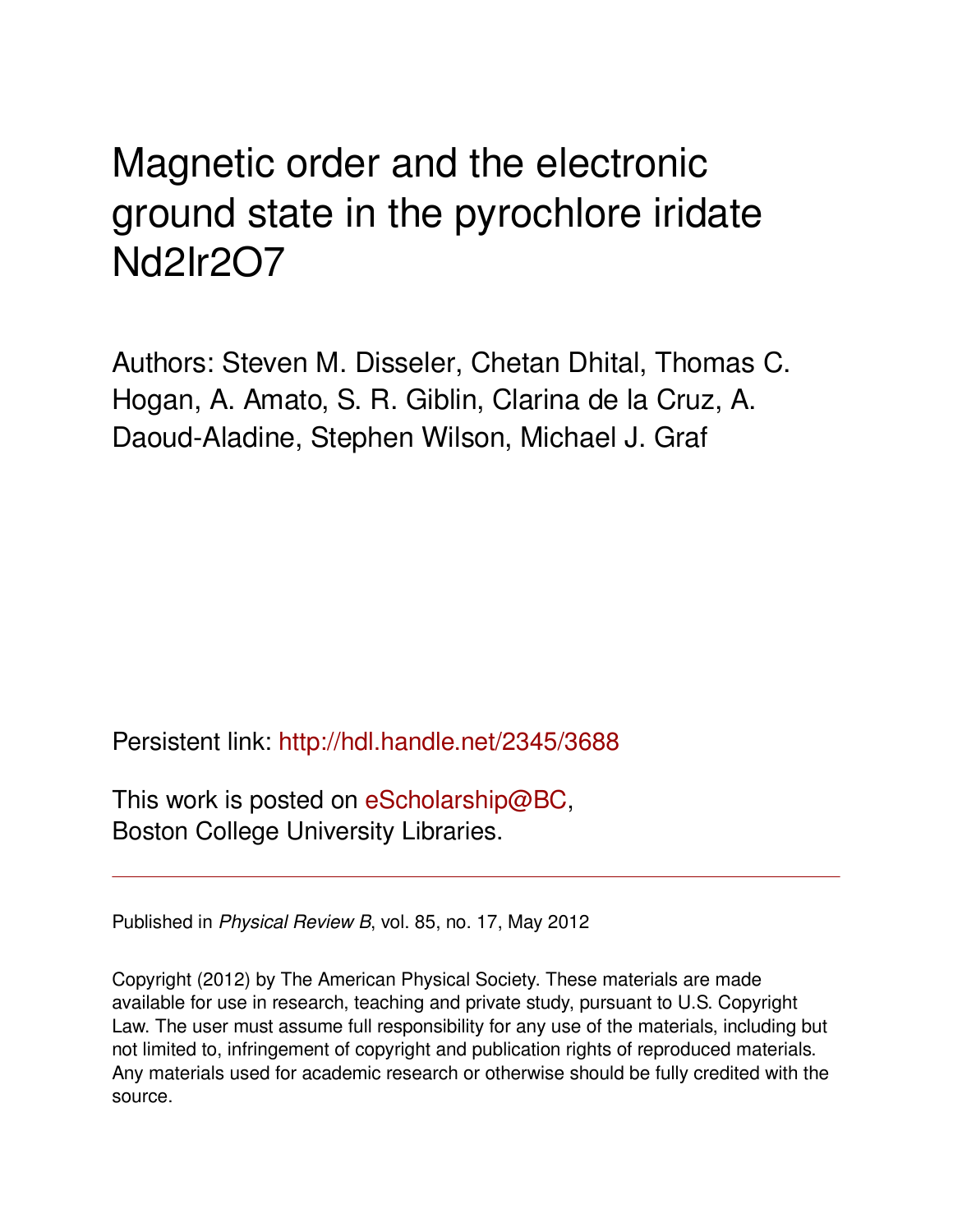## **Magnetic order and the electronic ground state in the pyrochlore iridate**  $Nd_2Ir_2O_7$

S. M. Disseler,<sup>1</sup> Chetan Dhital,<sup>1</sup> T. C. Hogan,<sup>1</sup> A. Amato,<sup>2</sup> S. R. Giblin,<sup>3</sup> Clarina de la Cruz,<sup>4</sup> A. Daoud-Aladine,<sup>3</sup>

Stephen D. Wilson, $<sup>1</sup>$  and M. J. Graf<sup>1</sup></sup>

<sup>1</sup>*Department of Physics, Boston College, Chestnut Hill, Massachusetts 02467, USA*

<sup>3</sup>*Rutherford Appleton Laboratory, Didcot, Oxfordshire OX11 0QX, UK*

<sup>4</sup>*Quantum Condensed Matter Division, Oak Ridge National Laboratory, Oak Ridge, Tennessee 37831-6393, USA*

(Received 29 January 2012; published 31 May 2012)

We report a muon spin relaxation/rotation, bulk magnetization, neutron scattering, and transport study of the electronic properties of  $Nd_2Ir_2O_7$ . We observe the onset of strongly hysteretic behavior in the temperaturedependent magnetization below 120 K, and an abrupt increase in the temperature-dependent resistivity below 8 K. Muon spin relaxation measurements show that the hysteretic magnetization is driven by a transition to a magnetically disordered state, and below 8 K a magnetically ordered ground state sets in, as evidenced by the onset of spontaneous muon precession. Our measurements point toward the absence of a true metal-to-insulator phase transition in this material and suggest that  $Nd_2Ir_2O_7$  may lie within or on the metallic side of the boundary of the Dirac semimetal regime within its topological phase diagram.

DOI: [10.1103/PhysRevB.85.174441](http://dx.doi.org/10.1103/PhysRevB.85.174441) PACS number(s): 75*.*30*.*−m, 76*.*75*.*+i, 75*.*47*.*Lx

Correlated iridium oxide compounds have attracted a great deal of interest due to the delicate interplay between electron-electron correlation effects and spin-orbit induced band renormalization manifest in these materials, $1-3$  and a number of novel topological phase transitions have been proposed as the correlations in these systems are tuned from strongly correlated Mott insulators to weakly correlated topological band insulators. The most striking of these is the Dirac semimetal phase, which is predicted to possess topologically protected electronic states along only particular momentum points and crystallographic surfaces in a three-dimensional solid with magnetic correlations.<sup>[2](#page-4-0)</sup>

The most promising iridates for exploring this topological phase diagram are currently the  $A_2Ir_2O_7$  (*A*-227) pyrochlore compounds where, through tuning the *A* site, the system transitions from magnetically ordered<sup>4,5</sup> insulators<sup>[6,7](#page-4-0)</sup> into a spin-disordered, $8$  unconventional metal. $9$  Near the transition from the Mott insulating phase to the metallic ground state within the topological phase diagram, the topologically nontrivial Dirac semimetallic phase is predicted to emerge, $<sup>2</sup>$  $<sup>2</sup>$  $<sup>2</sup>$  and such a transition likely occurs between the</sup> known correlated insulating phase of  $Eu_2Ir_2O_7^{6,7}$  $Eu_2Ir_2O_7^{6,7}$  $Eu_2Ir_2O_7^{6,7}$  and the unconventional metallic phase of  $Pr_2Ir_2O_7$ . The insulating *A*-227 materials all display metal-to-insulator (MI) phase transitions at their respective  $Ir^{4+}$  ordering temperatures; however  $Nd<sub>2</sub>Ir<sub>2</sub>O<sub>7</sub>$  (Nd-227) shows a dramatically reduced MI transition onset temperature.<sup>[10,11](#page-4-0)</sup> This supports a picture of Nd-227 residing just inside the correlated, insulating boundary of the Dirac semimetal phase transition line. Studies of the intrinsic behavior of the Nd-227 ground state are thus an important metric for exploring Nd-227's capacity for being tuned into novel ground states.

Conflicting experimental reports have revealed a complex picture of the intrinsic Nd-227 electronic ground state, suggesting that the reported insulating phase in this material is a delicate balance between sample stoichiometry and other extrinsic factors. Initial reports showed Nd-227 was clearly metallic at all temperatures, $6$  whereas in later studies a MI transition was reported at 37 K.<sup>[10](#page-4-0)</sup> Subsequent studies of the resistivity under pressure<sup>11</sup> revealed a small upturn in the resistivity below 20 K—interpreted as the MI transition which was suppressed under an increased pressure of 10 GPa. At these higher pressures, a small resistive anomaly was observed near  $T = 3.3$  K that was associated with the onset of magnetic order via an RKKY interaction facilitated by the suppression of the MI transition. Recent studies support the idea of a high sensitivity of the properties of the pyrochlore iridates to chemical stoichiometry.[12](#page-4-0)

The magnetic order associated with this upturn in resistivity was initially presumed to be ferromagnetic based on the detailed magnetic response of the resistivity, with a 2-in/2-out structure of the Nd<sup>3+</sup> ( $J = 9/2$ ) moments. Recent neutron scattering measurements, however, suggest that magnetic ordering of the  $Ir^{4+}$  moments occurs at ambient pressure below 15  $K^{13}$  in a structure consistent with an all-in/all-out arrangement. The large decoupling between the reported MI transition temperature ( $T \sim 37$  K) and onset of correlated magnetism is strongly suggestive of additional interactions relevant to the ground state.

In order to explore the interactions between the correlated spin order and the charge carriers in this material, we present a magnetization, transport, neutron diffraction, and muon spin relaxation/rotation (*μ*SR) study on polycrystalline samples of Nd-227. We find the onset of a disordered magnetic state at 120 K associated with the  $Ir^{4+}$  sublattice. Upon continued cooling below 8 K, we observe the onset of long-range magnetic order likely associated with the  $Ir^{4+}$  sublattice. Our combined results find no evidence for a metal-to-insulator transition in this system, suggesting that the Nd-227 system may already lie just within the metallic regime, bridging the gap between the magnetically ordered insulating and disordered metallic phases.

Polycrystalline samples of  $Nd_2Ir_2O_7$  were synthesized by reacting stoichiometric amounts of  $Nd_2O_3$  (99.99%) and IrO<sub>2</sub> (99.9%) in air to minimize variations in the oxygen stoichiometry. Powders were pelletized using an isostatic cold press and reacted between 900 ◦C and 1125 ◦C over six days with several intermediate grindings. The samples were

<sup>2</sup>*Paul Scherrer Institute, CH 5232 Villigen PSI, Switzerland*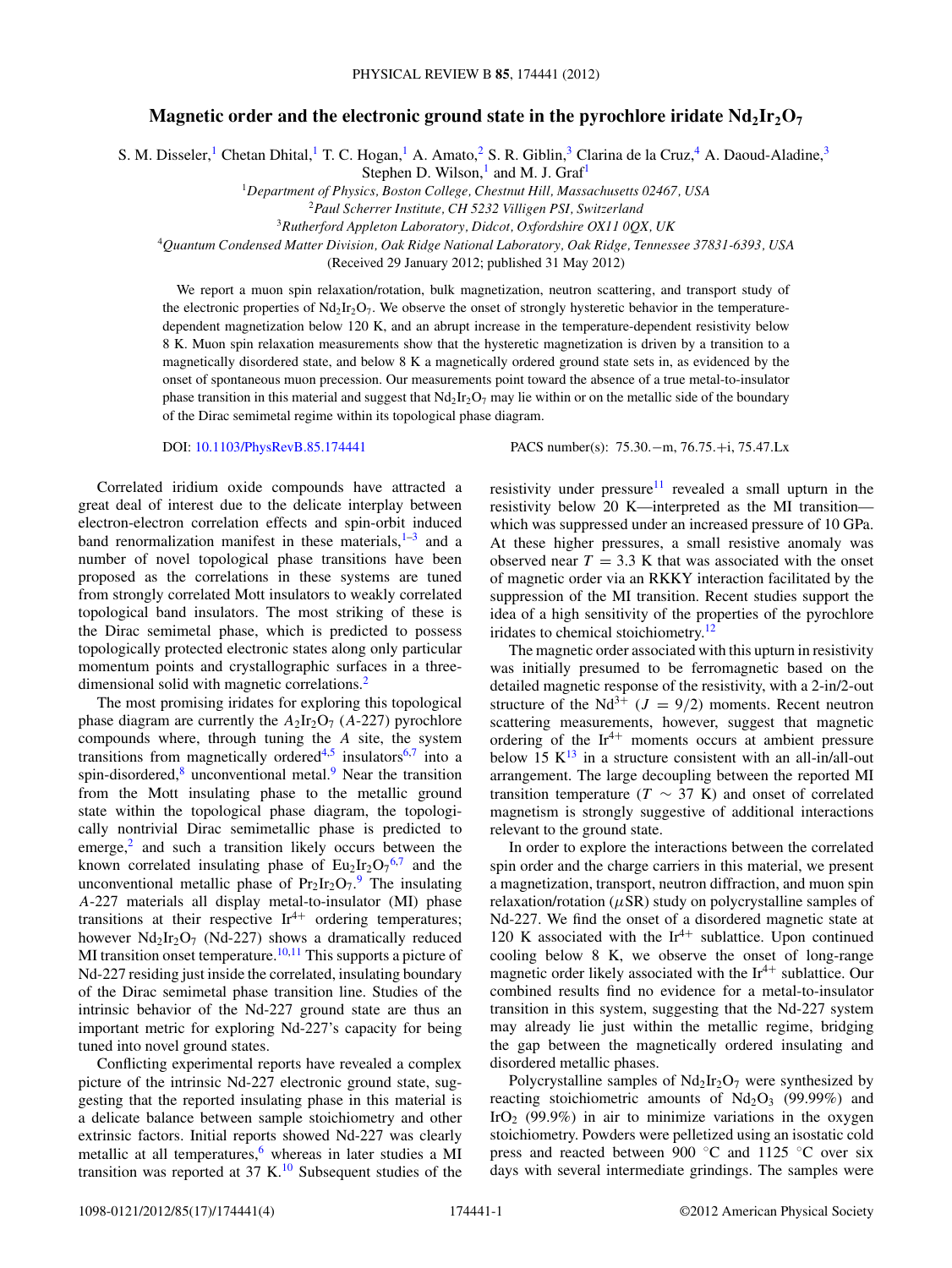<span id="page-2-0"></span>determined to be phase pure with the exception of two minor impurity phases of  $IrO<sub>2</sub>$  and  $Nd<sub>2</sub>O<sub>3</sub>$  each comprising less than 1% of the total volume fraction. Powder x-ray diffraction measurements yielded narrow line shapes comparable to the best previously reported data on Nd-227, demonstrating the high homogeneity of the sample stoichiometry.<sup>[10](#page-4-0)</sup>

Neutron experiments were performed on the HB-2A powder diffractometer at the High Flux Isotope Reactor at Oak Ridge National Lab and on the HRPD instrument at the ISIS spallation neutron facility. Magnetization measurements were performed in an Oxford MagLab dc-extraction magnetometer. The electrical resistivity was measured using standard ac four-probe techniques in gas flow and  ${}^{3}$ He cryostats with a 9 T magnet. Magnetic fields were applied parallel to the current, and the excitation level was varied to ensure no self-heating occurred. Muon spin relaxation  $(\mu SR)$  measurements were carried out over the temperature range 1.6 K *<T <* 150 K on the EMU spectrometer at the ISIS facility at the Rutherford Appleton Laboratories and the GPS spectrometer on the *π*M3 beamline at the Paul Scherrer Institute (PSI). Powder samples were studied at ISIS in a silver holder with a Mylar window, and the small contribution (10%) of muons stopping in the silver was independently measured and subtracted from the data. Powder samples at PSI were sealed in metalized Mylar packets, with no background contribution.

The temperature-dependent static susceptibility  $\chi(T)$  = *M/H* of polycrystalline was measured from 250 K to 1.8 K in a field of 1000 Oe under both zero-field-cooled (ZFC) and field-cooled (FC) conditions [Fig.  $1(a)$ ]. Under ZFC



FIG. 1. (a) Magnetization versus temperature in 1000 G for fieldcooled (solid symbols) and zero-field-cooled (open symbols) sample of  $Nd_2Ir_2O_7$ . Inset: Expanded view of the susceptibility in the vicinity of  $T = 120$  K. (b) Resistivity versus temperature for  $Nd_2Ir_2O_7$  in applied fields of 0 T, 5 T, and 9 T. Inset: Temperature-dependent resistivity at low temperatures in zero applied field.

conditions, we observe a small peak in Nd-227 at 105 K, while under FC conditions we see a sharp increase at  $T = 120$  K, similar to that observed for other members of the *A*-227 family at comparable temperatures.[6,7](#page-4-0) It is associated with the onset of magnetism in the  $Ir^{4+}$  sublattice, as it occurs when the *A*-site species is either magnetic or nonmagnetic. The anomaly is typically linked to a MI transition, which occurs at comparable temperatures. We find however that the onset temperature of the magnetic anomaly is considerably higher than the value of  $T_{\text{MI}} = 37$  K extracted from earlier resistivity measurements.<sup>[10](#page-4-0)</sup> Cooling below 100 K there is a significant difference between the FC and ZFC behavior until 8 K, below which the ZFC and FC curves converge and continue to increase weakly with a further decrease in temperature.

The temperature-dependent resistivity of Nd-227 is shown in Fig.  $1(b)$ . A decrease in the resistivity is observed below room temperature and reaches a broad minimum at *T* ∼ 65 K. Between 65 K and 8 K there is a very weak increase in the resistivity; however below 8 K there is a second slope change followed by a slow, nearly logarithmic increase in resistance with decreasing temperature [inset of Fig.  $1(b)$ ] below 1 K. This logarithmic temperature dependence differs greatly from the exponential behavior expected for an insulating state, but is characteristic of correlations in a weakly metallic system (e.g., Kondo effect); we conclude that there is no metal-insulator transition. An applied magnetic field of 9 T above 8 K has very little effect on the resistance, in contrast to the large negative magnetoresistance observed at lower temperatures. Samples from two different batches were measured, including one sample before and after a 24 hour anneal in an oxygen environment, and in all cases the data were the same, demonstrating that the observed behavior is insensitive to small changes in chemical composition.

In Fig. 2 we show the magnetic field dependence at  $T =$ 1.8 K of both the magnetization and resistivity. The  $J = 9/2$ state is known to split into five Kramers doublets assuming a trigonal symmetry.<sup>14</sup> A Brillouin function with  $J_{\text{eff}} = 1/\overline{2}$ was used to describe the magnetization data (dashed curve in Fig. 2), for which we find an effective moment  $\mu_{\text{eff}} = 1.3 \pm 1.3$ 0.1  $\mu_B$ . This value is larger than the maximum estimated size of the Ir<sup>4+</sup> moment but smaller than the free  $Nd^{3+}$  moment;



FIG. 2. Magnetic field dependence of the resistivity and magnetization at  $T = 1.8$  K. The dashed line shows the fit to a Brillouin function (see text). Inset: Variation of the fractional change in resistivity with the square of the magnetization; the straight line is a guide to the eye.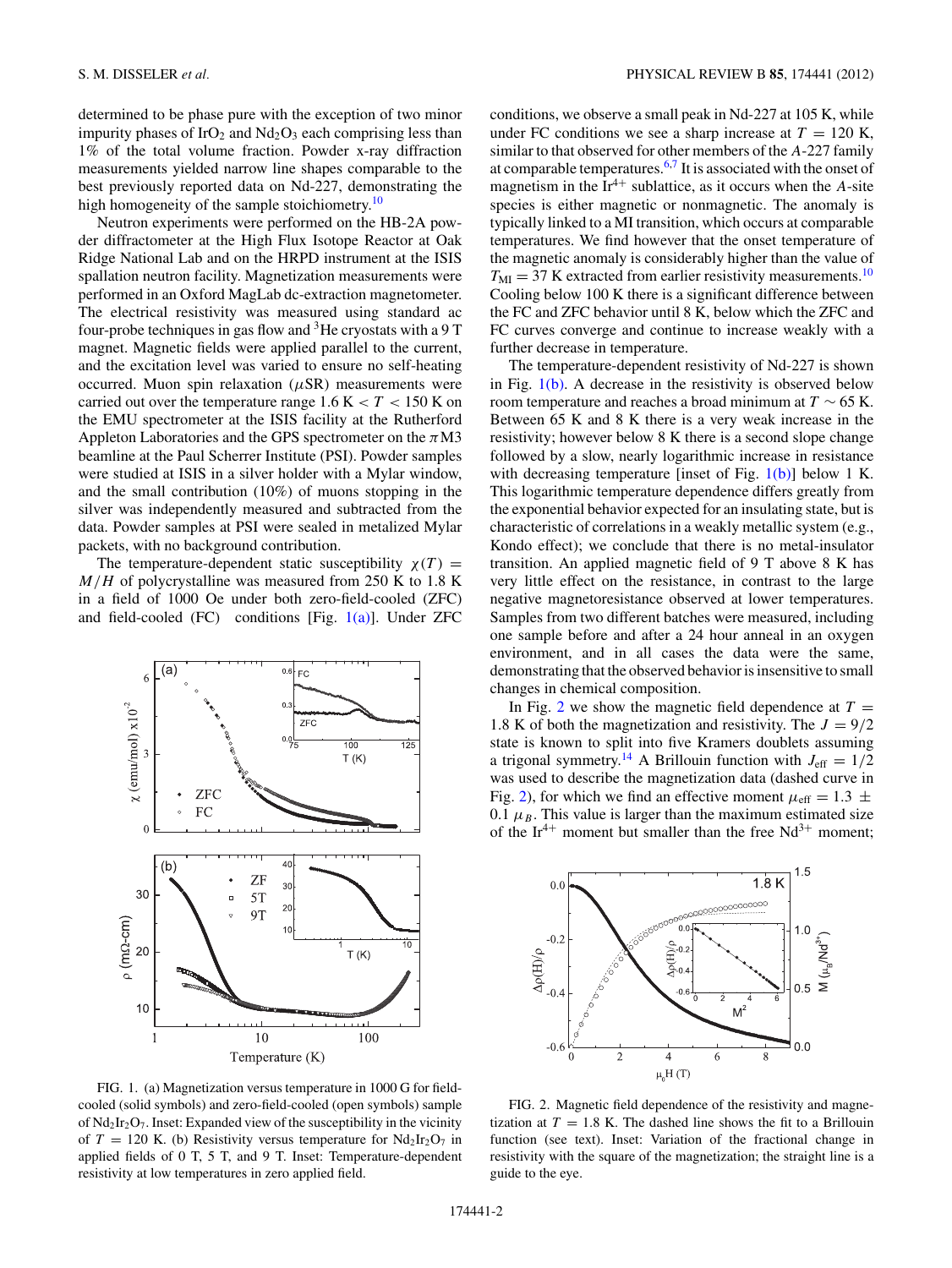<span id="page-3-0"></span>thus we conclude that the Nd moments remain paramagnetic down to at least 1.8 K.

Diffraction patterns from elastic neutron scattering were refined using the Fd-3m cubic space group, and the lattice parameters were determined to be  $a = 10.3588(4)$  Å at 4 K and  $a = 10.3647(9)$  Å at 200 K. However, our measurements did not show any evidence of long-range magnetic order down to 4 K with the upper bound of an ordered moment conservatively estimated to be 0.5  $\mu_B$ . We also performed high-resolution time-of-flight diffraction measurements on HRPD at ISIS on this same sample in order to improve the statistical significance of this result. From these combined measurements, we can conclude that within comparable statistical confidence of Ref. [13](#page-4-0) the long-range magnetic signal reported below 15 K in earlier reports is not present in our sample.<sup>15</sup>

 $\mu$ SR measurements were performed on two spectrometers with complementary resolutions/sensitivities to both fast (GPS at PSI) and slow relaxation processes (EMU at ISIS). In modeling the data at higher temperatures ( $T \ge 8$  K), the timedependent depolarization curves can be fitted by a stretched exponential function

$$
P(t) = A_S \exp[-(\lambda_S t)^{\beta}], \tag{1}
$$

where  $A_S$  is the asymmetry of the depolarization,  $\lambda_S$  is the slow depolarization rate, and  $\beta$  is the stretched exponent. For the ISIS data,  $A_S$  and  $\lambda_S$  are both left as fit parameters, since the onset of fast depolarization will be manifest in a loss of apparent asymmetry. For the GPS data, the asymmetry was independently measured and  $A<sub>S</sub>$  was fixed at this value. Shown in Fig. 3, above 10 K we see excellent agreement between the results taken at the two different facilities.  $\lambda_S$  shows a clear change at 120 K, close to the temperature at which the magnetization exhibits the onset of hysteretic behavior. Below 10 K, a dramatic increase in the relaxation rate is observed, corresponding to a rapid drop in  $A<sub>S</sub>$  in data from EMU, reaching a value of approximately 0.39(1) of the full asymmetry at 1.6 K. This clearly demonstrates the onset of fast depolarization processes and accounts for the difference in  $\lambda_S$ for the two data sets below 10 K. The exponent *β* is shown in the inset of Fig. 3 for both the GPS and EMU. For both spectrometers  $\beta$  is 1.05  $\pm$  0.02 at high temperatures. In Fig. 4,



FIG. 3. Temperature-dependent muon depolarization rate extracted from data taken at ISIS and PSI, as described in the text. Inset: Temperature dependence of the stretching exponent *β* as described in the text.



FIG. 4. Evolution of the short-time muon depolarization curves (PSI) with decreasing temperature. The upper four curves (top to bottom) are for  $Nd_2Ir_2O_7$ , at temperatures of 8 K, 5 K, 3.5 K, and 1.6 K; curves have been offset from the 1.6 K curve by successive increments of 6 for clarity. The bottom curve is for  $Yb_2Ir_2O_7$  at 1.6 K (Ref. [5\)](#page-4-0) and is offset by  $-12$ . The solid lines are fits to Eq. (1) for the  $T = 8$  K data and to Eq. (2) for the  $T = 1.6$  K data for the  $Nd<sub>2</sub>Ir<sub>2</sub>O<sub>7</sub>$  curves; the solid line for the Yb curve is a fit described in Ref. [5.](#page-4-0)

we show a sequence of low-temperature depolarization curves taken on GPS. Upon cooling below  $T = 8$  K, we see the onset of spontaneous oscillations, unambiguously demonstrating the existence of long-range magnetic order. The oscillations are heavily damped, and attempts to fit the data to the expected two-component depolarization function for polycrystalline samples with magnetic order (Refs. [4](#page-4-0) and [5\)](#page-4-0) were unsuccessful. A three-component depolarization function of the form

$$
P(t) = A_1 \exp(-\lambda_1 t) \cos(\omega_\mu t + \phi)
$$
  
+ 
$$
A_2 \exp(-\lambda_2 t) + A_3[-(\lambda_3 t)^\beta]
$$
 (2)

yields an adequate fit to the data at  $T = 1.6$  K, as shown in Fig. 4. We find a muon precession frequency  $\omega_{\mu}/2\pi$  = 8.8(2) MHz, corresponding to an average local field of  $\langle B_{\text{loc}} \rangle = \omega_{\mu}/\gamma_{\mu} = 665 \text{ G}$ , where  $\gamma_{\mu}$  is the muon gyromagnetic ratio and  $\gamma_{\mu}/2\pi$  = 0.01355 MHz/G. The extracted frequency is significantly smaller than the 13.3 MHz value observed for Eu<sub>2</sub>Ir<sub>2</sub>O<sub>7</sub> ( $\langle B_{\text{loc}} \rangle = 987 \text{ G}^4$  $\langle B_{\text{loc}} \rangle = 987 \text{ G}^4$  and the 14.8 MHz ( $\langle B_{\text{loc}} \rangle = 1100 \text{ G}$ ) found for Y<sub>2</sub>Ir<sub>2</sub>O<sub>7</sub> and Yb<sub>2</sub>Ir<sub>2</sub>O<sub>7</sub><sup>[5](#page-4-0)</sup> as seen when comparing the  $T = 1.6$  K depolarization curves for Nd-227 and Yb-227<sup>[5](#page-4-0)</sup> in Fig. 4. The depolarization rates are  $\lambda_1 = 13(1) \ \mu s^{-1}$ ,  $\lambda_2 = 15(2) \ \mu s^{-1}$ ,  $\lambda_s = 0.18(1) \ \mu s^{-1}$ , and  $\beta = 1.07(6)$ ; the relative amplitudes are  $A_1 = 9.3$ ,  $A_2 =$ 6.7(6), and  $A_s = 7.1(4)$ ; the total amplitude  $A_1 + A_2 + A_s$ was constrained to be the measured full asymmetry, with the ratio of slowly decaying asymmetry to the total asymmetry,  $\eta \equiv A_s/A_t$ , found to be approximately 0.30(2). However, the resultant phase angle is unphysically large,  $\phi = -63^\circ$ , and the fit deviates from the data at very short times. So, while the fit allows us to reasonably estimate the local field and extract the rate of the slow depolarization term below 8 K [also shown in Fig. 3 for Eq. (2)], it should be treated as phenomenological.

Longitudinal field studies (see Supplemental Material<sup>15</sup>) show that the slow relaxing component is unaffected by fields up to 300 G. Combined with the temperature independence of the depolarization rate below  $5 K$  (Fig. 3), this suggests